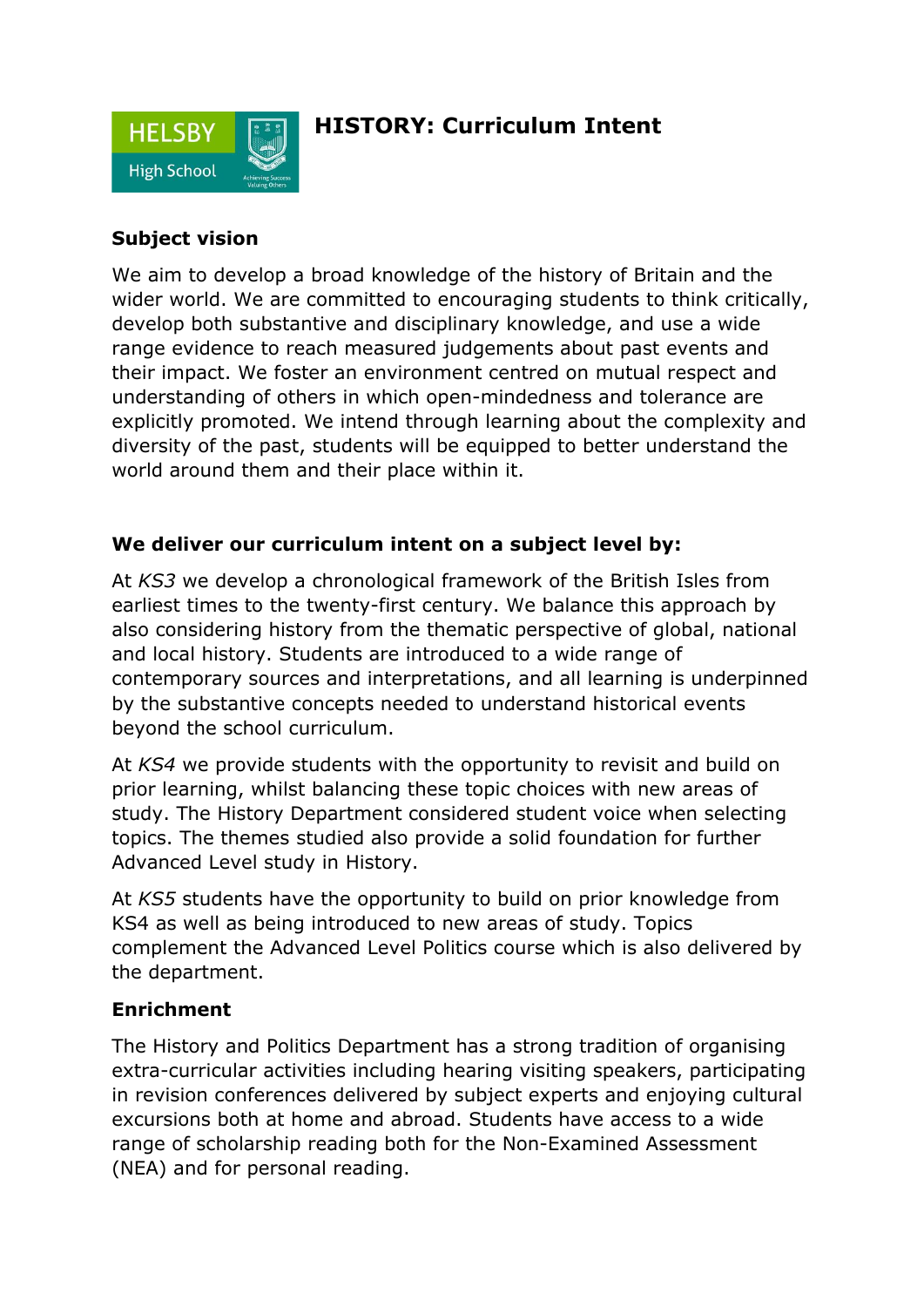In *History*, students '**Achieve success'** by:

| Encouraging high<br>aspiration and a love of<br>learning | The learning environment is purposeful with<br>high quality resources. Staff are passionate<br>about the subject and experts in their field.<br>They ensure that lessons are delivered<br>confidently and that scholarship is a highly<br>valued quality.<br>Key vocabulary is integral to learning and<br>plays a key role in regular assessments.                                                                                                                                                |
|----------------------------------------------------------|----------------------------------------------------------------------------------------------------------------------------------------------------------------------------------------------------------------------------------------------------------------------------------------------------------------------------------------------------------------------------------------------------------------------------------------------------------------------------------------------------|
| Maximising progress and<br>potential                     | Students follow a clearly progressive<br>assessment schedule which builds on skills<br>and develops knowledge. Skills and topics<br>are carefully sequenced to provide<br>opportunities for revisiting knowledge and<br>making links across topics.<br>High quality writing is modelled at all key<br>stages and students are exposed to<br>scholarship writing from Year 7. Careers,<br>and the work of academics and historians<br>are regularly referenced.                                     |
| Providing rewarding<br>learning experiences              | The department aims to understand how to<br>create lesson experiences which foster a<br>love of learning and a curiosity about the<br>past. Activities are varied and resources are<br>tailored to the age and ability of groups.<br>Current events are regularly referenced<br>where appropriate to enable students to<br>bring their own knowledge to the classroom.<br>Local and family history is referenced and<br>students carry out their own piece of social<br>family research in Year 9. |
| Offering diverse<br>opportunities                        | In class students participate in activities<br>which revolve around diverse skills,<br>including understanding scholarship, factual<br>recall, imagination and creativity,<br>collaborative learning and independent<br>reflection.<br>Topic content is aimed at covering a diverse<br>curriculum including Britain's multicultural<br>heritage, LGBTQ+ rights and women's<br>rights.                                                                                                              |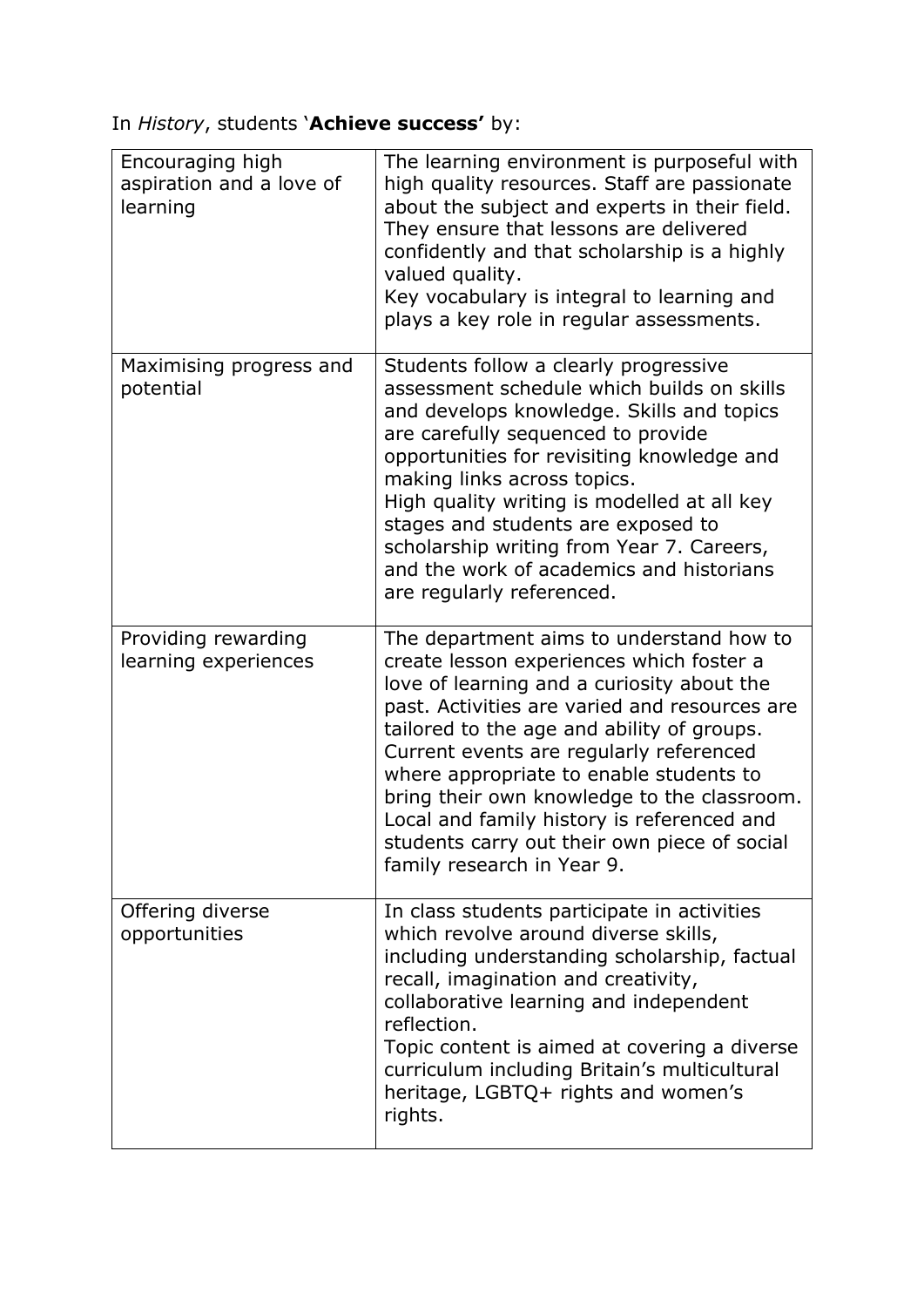| Recognising and | Effort is highly praised at all Key Stages. At                                                                                |
|-----------------|-------------------------------------------------------------------------------------------------------------------------------|
| celebrating all | KS4 students are encouraged to reflect on                                                                                     |
| achievement     | their achievement as much as their<br>attainment, and regular conversations about<br>progress trajectory are central to this. |

# In *History*, students '**Value Others'** by:

| Contributing to a safe<br>school environment                   | Students are welcomed into lessons and<br>have clear boundaries and expectations for<br>conducting themselves in the classroom.                                                                                                                                                                                                                                                                                                                                     |
|----------------------------------------------------------------|---------------------------------------------------------------------------------------------------------------------------------------------------------------------------------------------------------------------------------------------------------------------------------------------------------------------------------------------------------------------------------------------------------------------------------------------------------------------|
| Showing tolerance,<br>respect and fairness                     | Students at all key stages are exposed to a<br>range of interpretations about the past and<br>are encouraged to offer their own<br>judgements based on informed knowledge.<br>Students are able to reflect on the diverse<br>experiences of people throughout history<br>and develop an awareness of the<br>importance of toleration and respect.                                                                                                                   |
| Listening to and<br>respecting others' views                   | Students regularly debate and share ideas<br>on a range of topics, some of which may be<br>considered controversial. Students are<br>provided with modelled language for<br>debating sensitive issues and clear<br>parameters are explicitly set out.                                                                                                                                                                                                               |
| Appreciating and<br>embracing diversity                        | The History curriculum encourages students<br>to engage with a range of life experiences,<br>many of which have common areas with<br>their own lives. Students may consider the<br>multicultural nature of the British Royal<br>Family in Year 7, they will look at the<br>positive contributions made by migrants to<br>Britain through the ages in Years 8 and 9.<br>They will tackle more challenging issues of<br>Civil Rights from the perspective of the USA. |
| Being an active member<br>of our school and local<br>community | The History Department has a strong<br>tradition of working with the wider<br>community on a range of projects which<br>have included sharing stories of World War<br>2 with local senior citizens and creating art<br>projects with feeder primary schools for<br>Remembrance Week.                                                                                                                                                                                |